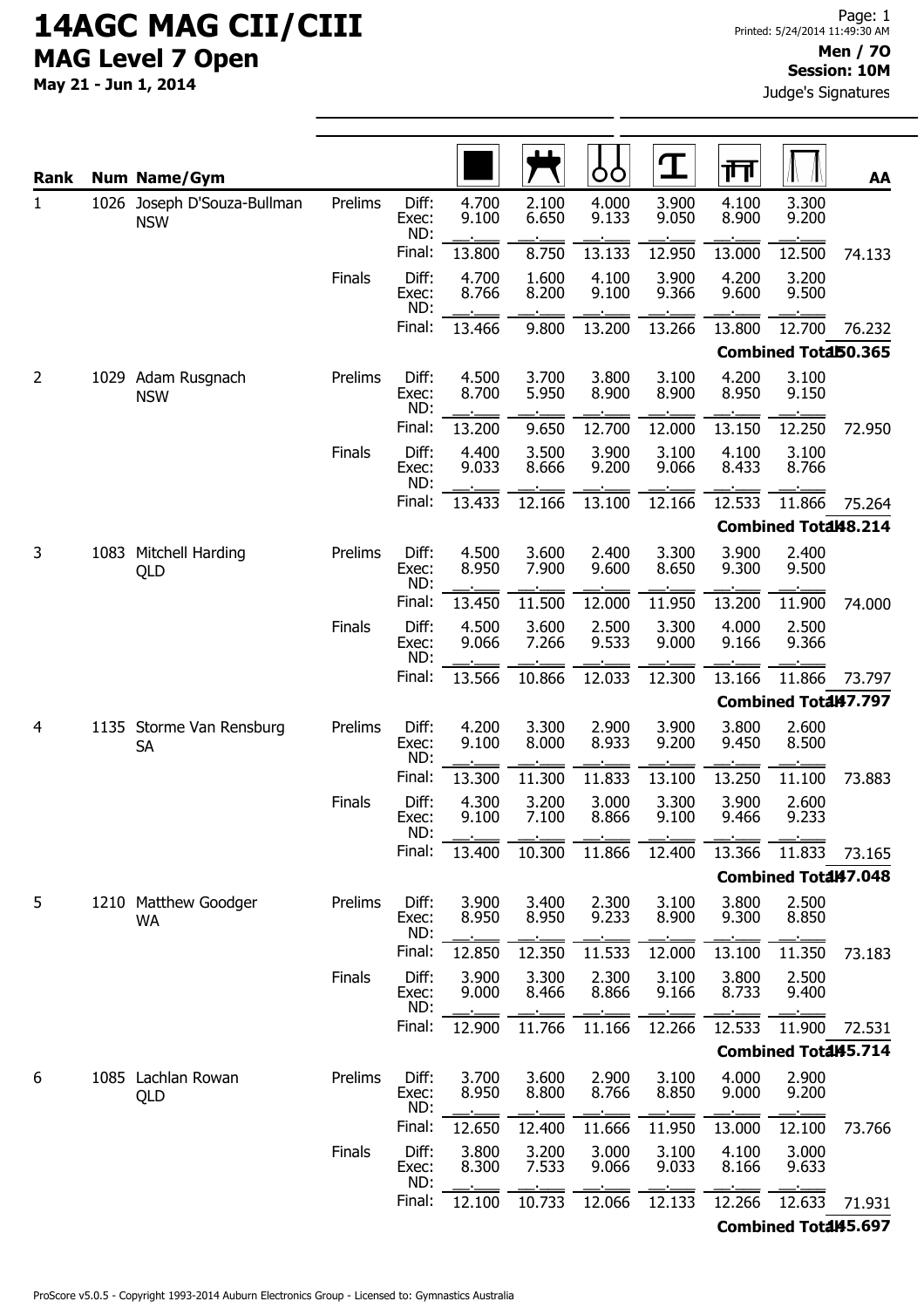| <b>Rank</b>    |      | <b>Num Name/Gym</b>             |               |                       |                |                | O              | $\mathbf T$                | गि             |                             | AA     |
|----------------|------|---------------------------------|---------------|-----------------------|----------------|----------------|----------------|----------------------------|----------------|-----------------------------|--------|
| $\overline{7}$ |      | 1134 Jordan Schulz<br><b>SA</b> | Prelims       | Diff:<br>Exec:<br>ND: | 4.100<br>9.050 | 3.300<br>8.050 | 2.900<br>8.233 | 3.300<br>8.900             | 4.000<br>9.050 | 3.200<br>8.250              |        |
|                |      |                                 |               | Final:                | 13.150         | 11.350         | 11.133         | 12.200                     | 13.050         | 11.450                      | 72.333 |
|                |      |                                 | <b>Finals</b> | Diff:<br>Exec:<br>ND: | 4.100<br>9.333 | 3.300<br>7.133 | 2.900<br>9.066 | 3.300<br>9.100             | 4.000<br>8.866 | 3.200<br>8.600              |        |
|                |      |                                 |               | Final:                | 13.433         | 10.433         | 11.966         | 12.400                     | 12.866         | 11.800                      | 72.898 |
|                |      |                                 |               |                       |                |                |                |                            |                | Combined Total45.231        |        |
| 8              |      | 1081 Tristan Collins<br>QLD     | Prelims       | Diff:<br>Exec:<br>ND: | 4.400<br>8.900 | 3.600<br>8.050 | 2.900<br>8.800 | 3.300<br>8.550             | 4.000<br>9.400 | 3.200<br>7.550              |        |
|                |      |                                 |               | Final:                | 13.300         | 11.650         | 11.700         | 11.850                     | 13.400         | 10.750                      | 72.650 |
|                |      |                                 | <b>Finals</b> | Diff:<br>Exec:<br>ND: | 4.400<br>8.533 | 3.900<br>7.533 | 2.900<br>8.833 | 3.000<br>8.133             | 4.000<br>9.300 | 3.200<br>8.633              |        |
|                |      |                                 |               | Final:                | 12.933         | 11.433         | 11.733         | 11.133                     | 13.300         | 11.833                      | 72.365 |
|                |      |                                 |               |                       |                |                |                |                            |                | <b>Combined Total45.015</b> |        |
| 9              |      | 1024 Jarrod Buick<br><b>NSW</b> | Prelims       | Diff:<br>Exec:<br>ND: | 4.400<br>9.200 | 3.700<br>6.450 | 2.700<br>8.566 | 3.100<br>8.800<br>$-2.100$ | 4.100<br>9.250 | 2.400<br>9.300              |        |
|                |      |                                 |               | Final:                | 13.600         | 10.150         | 11.266         | 9.800                      | 13.350         | 11.700                      | 69.866 |
|                |      |                                 | <b>Finals</b> | Diff:<br>Exec:<br>ND: | 4.500<br>9.166 | 3.500<br>8.600 | 2.700<br>8.900 | 3.100<br>8.900<br>$-0.100$ | 4.200<br>9.200 | 2.400<br>9.133              |        |
|                |      |                                 |               | Final:                | 13.666         | 12.100         | 11.600         | 11.900                     | 13.400         | 11.533                      | 74.199 |
|                |      |                                 |               |                       |                |                |                |                            |                | Combined Total44.065        |        |
| 10             | 1028 | Jonathan Harry<br><b>NSW</b>    | Prelims       | Diff:<br>Exec:<br>ND: | 4.300<br>8.500 | 2.600<br>8.850 | 2.700<br>8.933 | 3.200<br>8.800             | 4.100<br>8.600 | 2.400<br>8.950              |        |
|                |      |                                 |               | Final:                | 12.800         | 11.450         | 11.633         | 12.000                     | 12.700         | 11.350                      | 71.933 |
|                |      |                                 | <b>Finals</b> | Diff:<br>Exec:<br>ND: | 4.300<br>8.833 | 2.500<br>8.733 | 2.800<br>9.300 | 2.800<br>7.566             | 4.100<br>8.800 | 2.500<br>9.600              |        |
|                |      |                                 |               | Final:                | 13.133         | 11.233         | 12.100         | 10.366                     | 12.900         | 12.100                      | 71.832 |
|                |      |                                 |               |                       |                |                |                |                            |                | Combined Total43.765        |        |
| 11             |      | 1156 Talby Dove<br><b>VIC</b>   | Prelims       | Diff:<br>Exec:<br>ND: | 4.300<br>8.600 | 3.700<br>8.800 | 2.800<br>9.533 | 2.800<br>7.850             | 3.800<br>9.200 | 2.700<br>8.950              |        |
|                |      |                                 |               | Final:                | 12.900         | 12.500         | 12.333         | 10.650                     | 13.000         | 11.650                      | 73.033 |
|                |      |                                 | Finals        | Diff:<br>Exec:<br>ND: | 4.300<br>8.766 | 3.000<br>7.566 | 2.700<br>9.266 | 3.100<br>8.833             | 3.800<br>9.133 | 2.700<br>7.533              |        |
|                |      |                                 |               | Final:                | 13.066         | 10.566         | 11.966         | 11.933                     | 12.933         | 10.233                      | 70.697 |
|                |      |                                 |               |                       |                |                |                |                            |                | Combined Total43.730        |        |
| 12             |      | 1084 Taylor Moss<br>QLD         | Prelims       | Diff:<br>Exec:<br>ND: | 4.200<br>8.800 | 2.900<br>8.700 | 2.000<br>9.333 | 3.100<br>8.500             | 3.500<br>9.500 | 2.500<br>8.950              |        |
|                |      |                                 |               | Final:                | 13.000         | 11.600         | 11.333         | 11.600                     | 13.000         | 11.450                      | 71.983 |
|                |      |                                 | <b>Finals</b> | Diff:<br>Exec:<br>ND: | 4.100<br>8.233 | 2.900<br>8.166 | 2.100<br>9.533 | 3.300<br>9.100<br>$-0.100$ | 3.500<br>9.066 | 2.500<br>9.266              |        |
|                |      |                                 |               | Final:                | 12.333         | 11.066         | 11.633         | 12.300                     | 12.566         | 11.766                      | 71.664 |
|                |      |                                 |               |                       |                |                |                |                            |                | <b>Combined Total43.647</b> |        |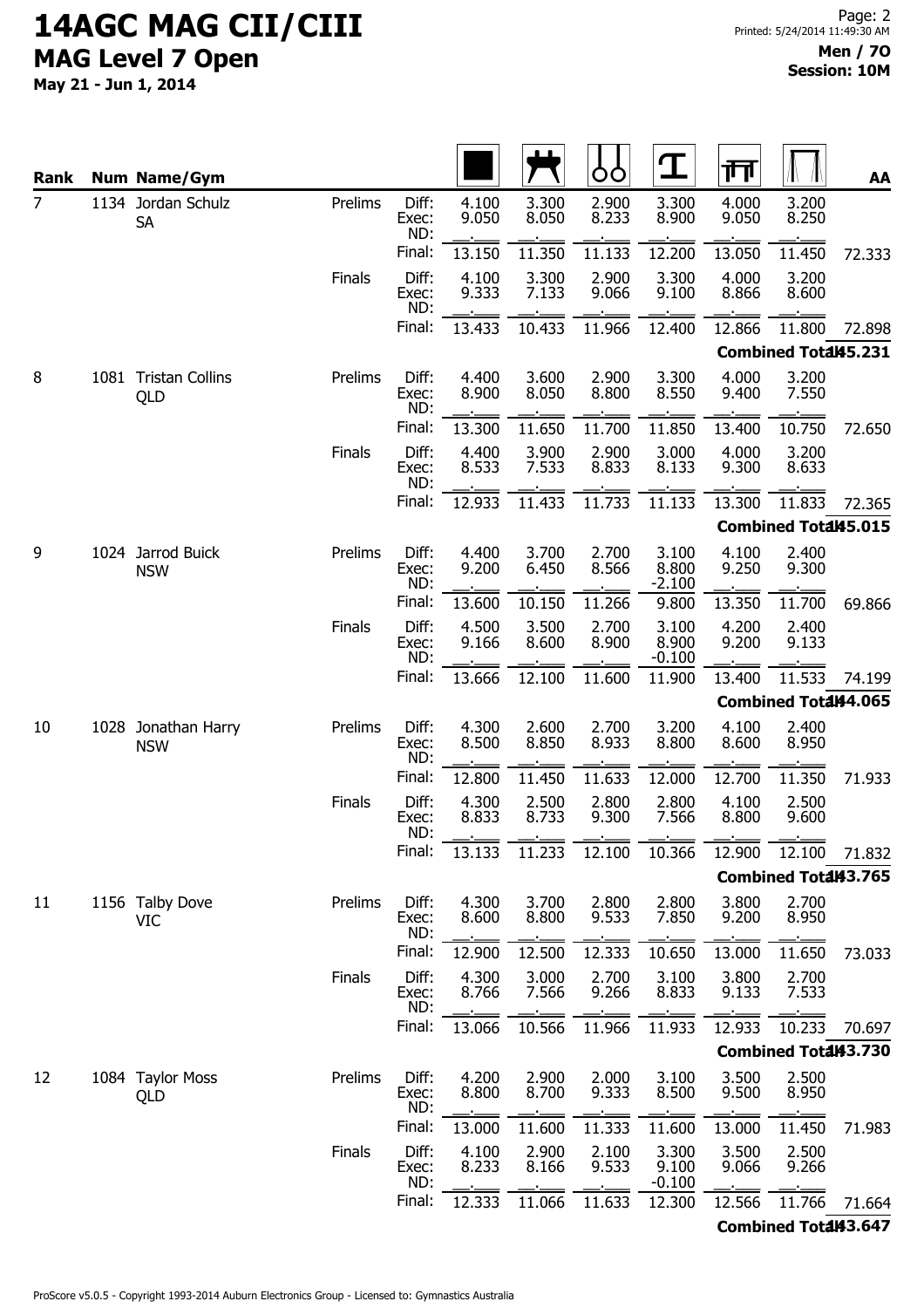| Rank |  | <b>Num Name/Gym</b>                           |               |                       |                |                | ŎŎ             | $\mathbf T$                | 帀              |                             | AA     |
|------|--|-----------------------------------------------|---------------|-----------------------|----------------|----------------|----------------|----------------------------|----------------|-----------------------------|--------|
| 13   |  | 1080 Christian Behn-Katz<br>QLD               | Prelims       | Diff:<br>Exec:<br>ND: | 4.400<br>7.950 | 3.600<br>8.400 | 3.600<br>8.333 | 3.300<br>9.250<br>$-0.100$ | 3.900<br>9.000 | 2.300<br>7.700              |        |
|      |  |                                               |               | Final:                | 12.350         | 12.000         | 11.933         | 12.450                     | 12.900         | 10.000                      | 71.633 |
|      |  |                                               | <b>Finals</b> | Diff:<br>Exec:<br>ND: | 4.300<br>8.433 | 3.700<br>7.366 | 3.600<br>8.800 | 3.300<br>9.000<br>$-0.100$ | 3.900<br>8.633 | 2.400<br>8.633              |        |
|      |  |                                               |               | Final:                | 12.733         | 11.066         | 12.400         | 12.200                     | 12.533         | 11.033                      | 71.965 |
|      |  |                                               |               |                       |                |                |                |                            |                | <b>Combined Total43.598</b> |        |
| 14   |  | 1027 Rhoan Edwards<br><b>NSW</b>              | Prelims       | Diff:<br>Exec:<br>ND: | 3.600<br>9.000 | 3.700<br>8.300 | 3.000<br>8.600 | 3.100<br>8.600             | 3.100<br>7.850 | 3.300<br>8.350              |        |
|      |  |                                               |               | Final:                | 12.600         | 12.000         | 11.600         | 11.700                     | 10.950         | 11.650                      | 70.500 |
|      |  |                                               | Finals        | Diff:<br>Exec:<br>ND: | 3.600<br>8.900 | 3.800<br>8.066 | 3.000<br>8.466 | 3.100<br>8.433             | 3.900<br>9.500 | 3.200<br>8.533              |        |
|      |  |                                               |               | Final:                | 12.500         | 11.866         | 11.466         | 11.533                     | 13.400         | 11.733                      | 72.498 |
|      |  |                                               |               |                       |                |                |                |                            |                | <b>Combined Total42.998</b> |        |
| 15   |  | 1082 George Hain<br>QLD                       | Prelims       | Diff:<br>Exec:<br>ND: | 4.400<br>9.050 | 3.100<br>8.600 | 3.400<br>8.966 | 3.100<br>8.700<br>$-0.300$ | 3.500<br>8.800 | 2.400<br>8.550              |        |
|      |  |                                               |               | Final:                | 13.450         | 11.700         | 12.366         | 11.500                     | 12.300         | 10.950                      | 72.266 |
|      |  |                                               | <b>Finals</b> | Diff:<br>Exec:<br>ND: | 4.200<br>8.233 | 3.200<br>6.866 | 3.400<br>9.000 | 3.100<br>8.666<br>$-0.100$ | 3.500<br>9.066 | 2.500<br>9.000              |        |
|      |  |                                               |               | Final:                | 12.433         | 10.066         | 12.400         | 11.666                     | 12.566         | 11.500                      | 70.631 |
|      |  |                                               |               |                       |                |                |                |                            |                | <b>Combined Total42.897</b> |        |
| 16   |  | 1214 Jacob Westley<br><b>WA</b>               | Prelims       | Diff:<br>Exec:<br>ND: | 4.400<br>9.150 | 2.800<br>7.950 | 2.700<br>8.033 | 3.100<br>9.200             | 3.900<br>9.250 | 2.500<br>8.900              |        |
|      |  |                                               | Finals        | Final:                | 13.550         | 10.750         | 10.733         | 12.300                     | 13.150         | 11.400                      | 71.883 |
|      |  |                                               |               | Diff:<br>Exec:<br>ND: | 4.300<br>8.766 | 2.700<br>7.966 | 2.700<br>8.766 | 3.100<br>8.866             | 3.900<br>8.166 | 2.400<br>9.200              |        |
|      |  |                                               |               | Final:                | 13.066         | 10.666         | 11.466         | 11.966                     | 12.066         | 11.600                      | 70.830 |
|      |  |                                               |               |                       |                |                |                |                            |                | Combined Total42.713        |        |
| 17   |  | 1130 Daniel Claridge<br><b>SA</b>             | Prelims       | Diff:<br>Exec:<br>ND: | 4.200<br>8.050 | 3.500<br>7.600 | 2.100<br>9.533 | 3.900<br>8.850             | 3.500<br>9.000 | 2.500<br>8.950              |        |
|      |  |                                               |               | Final:                | 12.250         | 11.100         | 11.633         | 12.750                     | 12.500         | 11.450                      | 71.683 |
|      |  |                                               | <b>Finals</b> | Diff:<br>Exec:<br>ND: | 4.200<br>8.633 | 3.400<br>6.066 | 2.100<br>9.633 | 3.900<br>8.433<br>$-0.300$ | 3.500<br>9.666 | 2.400<br>8.900              |        |
|      |  |                                               |               | Final:                | 12.833         | 9.466          | 11.733         | 12.033                     | 13.166         | 11.300                      | 70.531 |
|      |  |                                               |               |                       |                |                |                |                            |                | <b>Combined Total42.214</b> |        |
| 18   |  | 1086 Thomas Gianoulis (Reserve Prelims<br>QLD |               | Diff:<br>Exec:<br>ND: | 4.300<br>8.900 | 2.600<br>8.700 | 2.500<br>9.100 | 2.000<br>9.500             | 3.500<br>9.100 | 2.400<br>8.550              |        |
|      |  |                                               |               | Final:                | 13.200         | 11.300         | 11.600         | 11.500                     | 12.600         | 10.950                      | 71.150 |
|      |  |                                               | <b>Finals</b> | Diff:<br>Exec:<br>ND: | 4.300<br>8.533 | 2.600<br>8.433 | 2.500<br>9.166 | 2.000<br>9.133             | 3.500<br>8.633 | 2.400<br>9.000              |        |
|      |  |                                               |               | Final:                | 12.833         | 11.033         | 11.666         | 11.133                     | 12.133         | 11.400                      | 70.198 |
|      |  |                                               |               |                       |                |                |                |                            |                | Combined Total41.348        |        |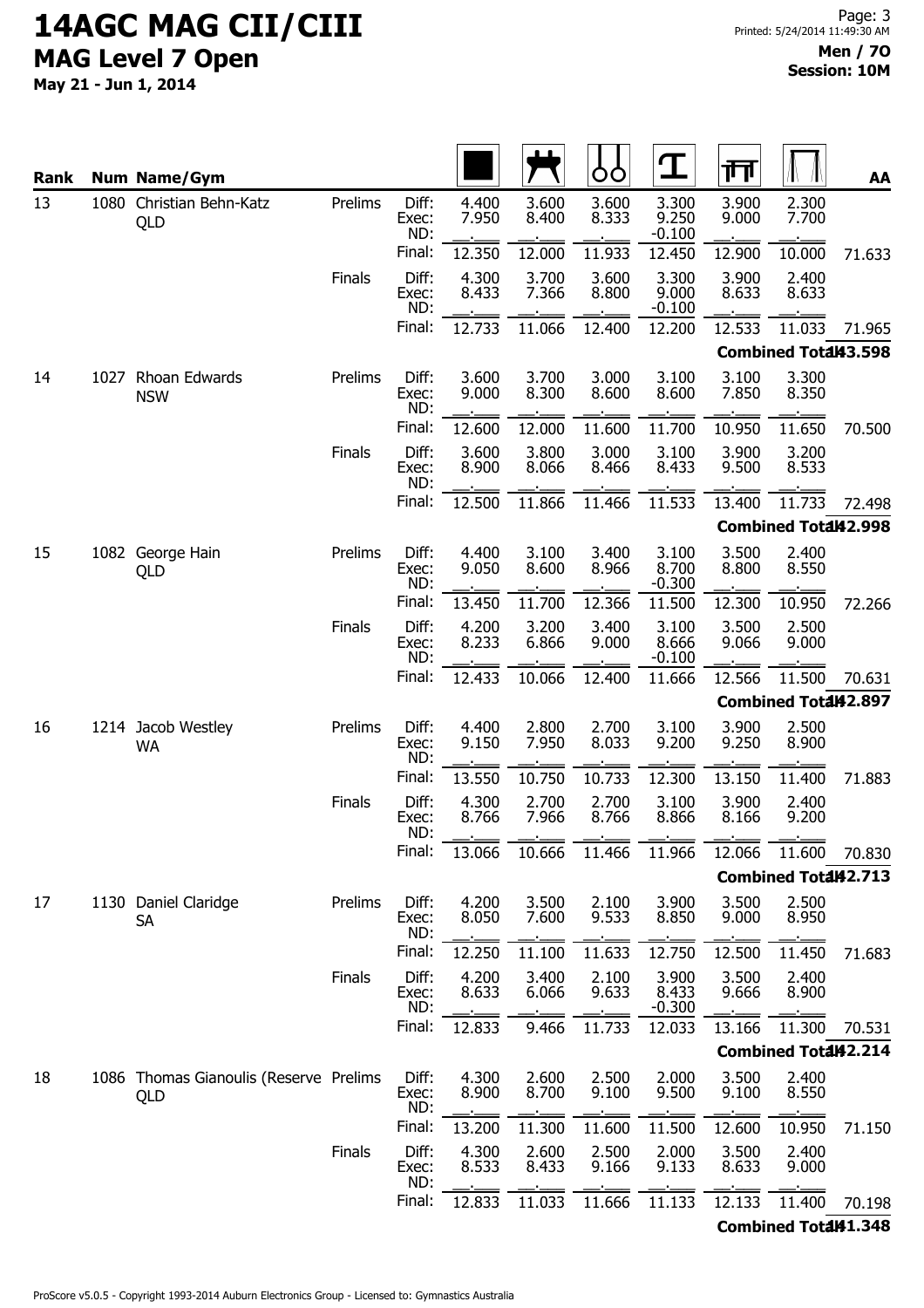| Rank | <b>Num Name/Gym</b>               |               |                       |                            |                | OO             | $\mathbf T$                | गा             |                             | AA     |
|------|-----------------------------------|---------------|-----------------------|----------------------------|----------------|----------------|----------------------------|----------------|-----------------------------|--------|
| 19   | 1025 Corey Dehn<br><b>NSW</b>     | Prelims       | Diff:<br>Exec:<br>ND: | 4.300<br>8.750             | 3.000<br>7.650 | 2.600<br>8.600 | 3.900<br>8.700             | 3.900<br>9.350 | 2.400<br>8.000              |        |
|      |                                   |               | Final:                | 13.050                     | 10.650         | 11.200         | 12.600                     | 13.250         | 10.400                      | 71.150 |
|      |                                   | Finals        | Diff:<br>Exec:<br>ND: | 4.300<br>8.733             | 2.200<br>7.000 | 2.600<br>7.800 | 3.900<br>8.433             | 3.900<br>8.500 | 2.500<br>9.366              |        |
|      |                                   |               | Final:                | 13.033                     | 9.200          | 10.400         | 12.333                     | 12.400         | 11.866                      | 69.232 |
|      |                                   |               |                       |                            |                |                |                            |                | <b>Combined Total40.382</b> |        |
| 20   | 1131 Shane Lewis<br><b>SA</b>     | Prelims       | Diff:<br>Exec:<br>ND: | 3.800<br>8.150             | 3.400<br>7.000 | 3.600<br>8.533 | 3.100<br>8.550<br>$-0.300$ | 4.000<br>8.550 | 2.500<br>9.250              |        |
|      |                                   |               | Final:                | 11.950                     | 10.400         | 12.133         | 11.350                     | 12.550         | 11.750                      | 70.133 |
|      |                                   | <b>Finals</b> | Diff:<br>Exec:<br>ND: | 4.300<br>8.400             | 2.700<br>6.500 | 3.600<br>8.433 | 3.900<br>9.366             | 3.500<br>7.933 | 2.500<br>9.100              |        |
|      |                                   |               | Final:                | 12.700                     | 9.200          | 12.033         | 13.266                     | 11.433         | 11.600                      | 70.232 |
|      |                                   |               |                       |                            |                |                |                            |                | Combined Total40.365        |        |
| 21   | 1152 Cooper Wilson<br><b>TAS</b>  | Prelims       | Diff:<br>Exec:<br>ND: | 4.400<br>7.650             | 2.600<br>7.350 | 2.700<br>8.500 | 3.300<br>8.900<br>$-0.100$ | 3.900<br>9.200 | 2.500<br>8.850              |        |
|      |                                   |               | Final:                | 12.050                     | 9.950          | 11.200         | 12.100                     | 13.100         | 11.350                      | 69.750 |
|      |                                   | Finals        | Diff:<br>Exec:<br>ND: | 4.400<br>8.000             | 2.800<br>7.300 | 2.700<br>8.600 | 3.300<br>9.166             | 3.800<br>8.566 | 2.600<br>9.100              |        |
|      |                                   |               | Final:                | 12.400                     | 10.100         | 11.300         | 12.466                     | 12.366         | 11.700                      | 70.332 |
|      |                                   |               |                       |                            |                |                |                            |                | Combined Total40.082        |        |
| 22   | 1129 Aaron Barbaro<br><b>SA</b>   | Prelims       | Diff:<br>Exec:<br>ND: | 4.300<br>9.100             | 4.200<br>8.400 | 2.400<br>8.966 | 3.500<br>9.100             | 2.300<br>7.600 | 2.500<br>8.550              |        |
|      |                                   |               | Final:                | 13.400                     | 12.600         | 11.366         | 12.600                     | 9.900          | 11.050                      | 70.916 |
|      |                                   | <b>Finals</b> | Diff:<br>Exec:<br>ND: | 4.400<br>8.800             | 4.200<br>5.600 | 2.300<br>9.300 | 3.500<br>9.533             | 3.500<br>7.666 | 2.400<br>7.900              |        |
|      |                                   |               | Final:                | 13.200                     | 9.800          | 11.600         | 13.033                     | 11.166         | 10.300                      | 69.099 |
|      |                                   |               |                       |                            |                |                |                            |                | <b>Combined Total40.015</b> |        |
| 23   | 1212 Laine Mulvay<br><b>WA</b>    | Prelims       | Diff:<br>Exec:<br>ND: | 4.000<br>8.700<br>$-0.100$ | 3.100<br>8.300 | 2.600<br>8.700 | 2.100<br>9.700             | 3.000<br>9.000 | 2.500<br>8.850              |        |
|      |                                   |               | Final:                | 12.600                     | 11.400         | 11.300         | 11.800                     | 12.000         | 11.350                      | 70.450 |
|      |                                   | Finals        | Diff:<br>Exec:<br>ND: | 3.900<br>8.366             | 3.300<br>8.166 | 2.500<br>8.233 | 2.000<br>9.433             | 3.900<br>7.900 | 2.500<br>9.366              |        |
|      |                                   |               | Final:                | 12.266                     | 11.466         | 10.733         | 11.433                     | 11.800         | 11.866                      | 69.564 |
|      |                                   |               |                       |                            |                |                |                            |                | Combined Total40.014        |        |
| 24   | 1155 Oliver Dilnutt<br><b>VIC</b> | Prelims       | Diff:<br>Exec:<br>ND: | 4.600<br>8.650             | 3.800<br>7.400 | 2.900<br>8.466 | 3.100<br>8.050             | 4.300<br>8.400 | 3.000<br>8.750              |        |
|      |                                   |               | Final:                | 13.250                     | 11.200         | 11.366         | 11.150                     | 12.700         | 11.750                      | 71.416 |
|      |                                   | <b>Finals</b> | Diff:<br>Exec:<br>ND: | 4.700<br>8.400             | 3.800<br>4.066 | 2.900<br>8.366 | 3.100<br>8.833             | 4.300<br>7.866 | 3.000<br>8.533              |        |
|      |                                   |               | Final:                | 13.100                     | 7.866          | 11.266         | 11.933                     | 12.166         | 11.533                      | 67.864 |
|      |                                   |               |                       |                            |                |                |                            |                | <b>Combined TotaB9.280</b>  |        |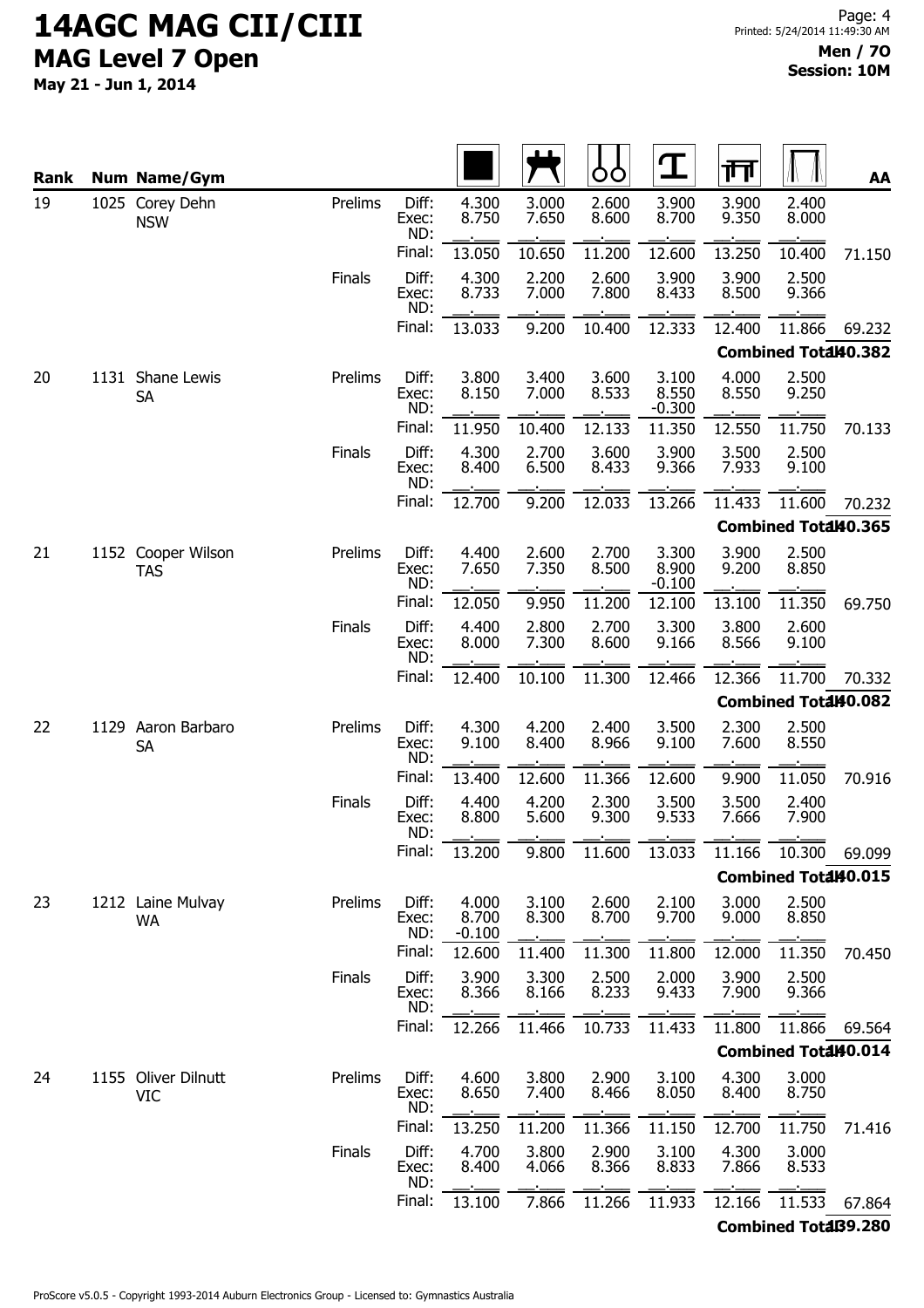| Rank |      | <b>Num Name/Gym</b>                 |               |                       |                |                | ŌŌ             | $\mathbf T$                | गि             |                            | AA     |
|------|------|-------------------------------------|---------------|-----------------------|----------------|----------------|----------------|----------------------------|----------------|----------------------------|--------|
| 25   |      | 1158 Alexander Gullan<br><b>VIC</b> | Prelims       | Diff:<br>Exec:<br>ND: | 3.100<br>8.750 | 3.100<br>7.400 | 2.600<br>8.633 | 2.000<br>8.750<br>$-0.100$ | 3.900<br>9.000 | 3.500<br>7.800             |        |
|      |      |                                     |               | Final:                | 11.850         | 10.500         | 11.233         | 10.650                     | 12.900         | 11.300                     | 68.433 |
|      |      |                                     | Finals        | Diff:<br>Exec:<br>ND: | 3.000<br>8.933 | 3.700<br>8.066 | 2.600<br>9.000 | 2.100<br>8.700             | 4.000<br>9.333 | 3.500<br>7.900             |        |
|      |      |                                     |               | Final:                | 11.933         | 11.766         | 11.600         | 10.800                     | 13.333         | 11.400                     | 70.832 |
|      |      |                                     |               |                       |                |                |                |                            |                | <b>Combined TotaB9.265</b> |        |
| 26   |      | 1030 Benjamin Dempsey<br><b>NSW</b> | Prelims       | Diff:<br>Exec:<br>ND: | 4.200<br>8.450 | 2.700<br>8.650 | 2.600<br>9.133 | 3.100<br>8.350             | 3.100<br>8.050 | 2.600<br>8.950             |        |
|      |      |                                     |               | Final:                | 12.650         | 11.350         | 11.733         | 11.450                     | 11.150         | 11.550                     | 69.883 |
|      |      |                                     | Finals        | Diff:<br>Exec:<br>ND: | 4.300<br>8.900 | 2.700<br>8.066 | 2.600<br>8.300 | 3.100<br>8.700             | 3.700<br>7.833 | 2.500<br>8.633             |        |
|      |      |                                     |               | Final:                | 13.200         | 10.766         | 10.900         | 11.800                     | 11.533         | 11.133                     | 69.332 |
|      |      |                                     |               |                       |                |                |                |                            |                | <b>Combined TotaB9.215</b> |        |
| 27   |      | 1151 Matthew Rose<br><b>TAS</b>     | Prelims       | Diff:<br>Exec:<br>ND: | 3.700<br>8.650 | 3.700<br>6.850 | 2.400<br>9.100 | 2.000<br>8.700             | 4.000<br>9.050 | 2.600<br>8.600             |        |
|      |      |                                     |               | Final:                | 12.350         | 10.550         | 11.500         | 10.700                     | 13.050         | 11.200                     | 69.350 |
|      |      |                                     | <b>Finals</b> | Diff:<br>Exec:<br>ND: | 3.900<br>8.966 | 3.800<br>5.066 | 2.300<br>8.866 | 3.100<br>8.866             | 4.000<br>9.333 | 2.600<br>9.033             |        |
|      |      |                                     |               | Final:                | 12.866         | 8.866          | 11.166         | 11.966                     | 13.333         | 11.633                     | 69.830 |
|      |      |                                     |               |                       |                |                |                |                            |                | <b>Combined TotaB9.180</b> |        |
| 28   | 1159 | Skyler Kah<br>VIC                   | Prelims       | Diff:<br>Exec:<br>ND: | 4.400<br>8.000 | 3.300<br>8.350 | 2.900<br>8.466 | 3.100<br>8.850             | 4.000<br>6.600 | 2.600<br>8.500             |        |
|      |      |                                     |               | Final:                | 12.400         | 11.650         | 11.366         | 11.950                     | 10.600         | 11.100                     | 69.066 |
|      |      |                                     | <b>Finals</b> | Diff:<br>Exec:<br>ND: | 4.500<br>7.933 | 3.300<br>8.333 | 2.900<br>8.766 | 3.100<br>9.100             | 4.000<br>6.800 | 2.400<br>8.533             |        |
|      |      |                                     |               | Final:                | 12.433         | 11.633         | 11.666         | 12.200                     | 10.800         | 10.933                     | 69.665 |
|      |      |                                     |               |                       |                |                |                |                            |                | <b>Combined TotaB8.731</b> |        |
| 29   |      | 1160 Ryan O'Keefe<br><b>VIC</b>     | Prelims       | Diff:<br>Exec:<br>ND: | 3.700<br>8.150 | 2.700<br>6.950 | 2.900<br>8.466 | 2.100<br>9.450             | 4.000<br>9.000 | 3.000<br>8.350             |        |
|      |      |                                     |               | Final:                | 11.850         | 9.650          | 11.366         | 11.550                     | 13.000         | 11.350                     | 68.766 |
|      |      |                                     | Finals        | Diff:<br>Exec:<br>ND: | 3.400<br>8.000 | 3.400<br>7.533 | 2.900<br>8.666 | 2.100<br>9.300             | 4.000<br>8.900 | 3.000<br>8.500             |        |
|      |      |                                     |               | Final:                | 11.400         | 10.933         | 11.566         | 11.400                     | 12.900         | 11.500                     | 69.699 |
|      |      |                                     |               |                       |                |                |                |                            |                | <b>Combined TotaB8.465</b> |        |
| 30   |      | 1133 James Patterson<br>SA          | Prelims       | Diff:<br>Exec:<br>ND: | 4.200<br>8.850 | 3.200<br>6.600 | 2.100<br>9.400 | 3.100<br>7.800             | 3.500<br>8.900 | 2.400<br>8.750             |        |
|      |      |                                     |               | Final:                | 13.050         | 9.800          | 11.500         | 10.900                     | 12.400         | 11.150                     | 68.800 |
|      |      |                                     | <b>Finals</b> | Diff:<br>Exec:<br>ND: | 4.200<br>8.766 | 3.300<br>6.600 | 2.100<br>9.340 | 3.100<br>8.833             | 3.400<br>8.833 | 2.400<br>8.766             |        |
|      |      |                                     |               | Final:                | 12.966         | 9.900          | 11.440         | 11.933                     | 12.233         | 11.166                     | 69.638 |
|      |      |                                     |               |                       |                |                |                |                            |                | <b>Combined TotaB8.438</b> |        |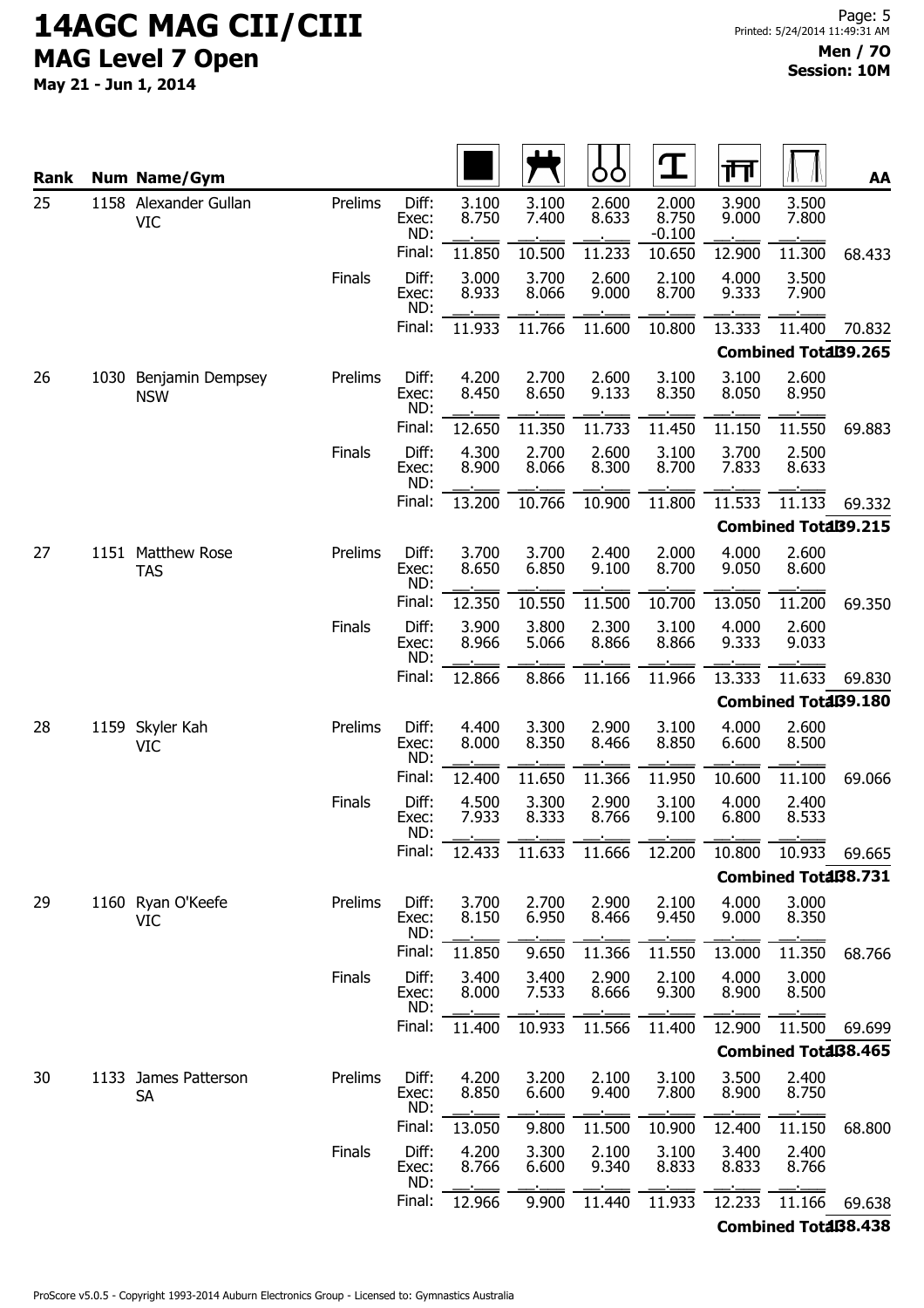| Rank |      | <b>Num Name/Gym</b>                      |               |                       |                            |                | Ò<br>O         | $\mathbf T$                | गा                                                     |                            | AA     |
|------|------|------------------------------------------|---------------|-----------------------|----------------------------|----------------|----------------|----------------------------|--------------------------------------------------------|----------------------------|--------|
| 31   |      | 1162 Kynan Whitehead<br><b>VIC</b>       | Prelims       | Diff:<br>Exec:<br>ND: | 3.700<br>8.700             | 3.300<br>7.400 | 2.400<br>8.500 | 2.100<br>9.500             | 3.800<br>8.850                                         | 2.600<br>8.800             |        |
|      |      |                                          |               | Final:                | 12.400                     | 10.700         | 10.900         | 11.600                     | 12.650                                                 | 11.400                     | 69.650 |
|      |      |                                          | Finals        | Diff:<br>Exec:<br>ND: | 3.700<br>8.566             | 3.300<br>7.833 | 2.400<br>8.900 | 2.000<br>8.966             | 3.900<br>8.266                                         | 2.500<br>8.366             |        |
|      |      |                                          |               | Final:                | 12.266                     | 11.133         | 11.300         | 10.966                     | 12.166                                                 | 10.866                     | 68.697 |
|      |      |                                          |               |                       |                            |                |                |                            |                                                        | <b>Combined TotaB8.347</b> |        |
| 32   |      | 1161 Connor Pattison<br>VIC              | Prelims       | Diff:<br>Exec:<br>ND: | 4.200<br>8.700             | 2.700<br>6.450 | 3.000<br>8.833 | 3.100<br>9.000             | 3.900<br>8.950                                         | 2.400<br>7.200             |        |
|      |      |                                          |               | Final:                | 12.900                     | 9.150          | 11.833         | 12.100                     | 12.850                                                 | 9.600                      | 68.433 |
|      |      |                                          | Finals        | Diff:<br>Exec:<br>ND: | 4.200<br>8.533             | 2.600<br>6.500 | 3.000<br>8.833 | 3.100<br>8.666<br>$-0.100$ | 3.900<br>8.766                                         | 2.500<br>9.366             |        |
|      |      |                                          |               | Final:                | 12.733                     | 9.100          | 11.833         | 11.666                     | 12.666                                                 | 11.866                     | 69.864 |
|      |      |                                          |               |                       |                            |                |                |                            |                                                        | <b>Combined TotaB8.297</b> |        |
| 33   |      | 1157 James Dunn<br><b>VIC</b>            | Prelims       | Diff:<br>Exec:<br>ND: | 3.700<br>8.550             | 2.700<br>8.400 | 2.400<br>8.066 | 2.100<br>9.600             | 3.500<br>8.950                                         | 3.100<br>7.950             |        |
|      |      |                                          |               | Final:                | 12.250                     | 11.100         | 10.466         | 11.700                     | 12.450                                                 | 11.050                     | 69.016 |
|      |      |                                          | Finals        | Diff:<br>Exec:<br>ND: | 3.700<br>8.500             | 2.600<br>8.033 | 2.400<br>9.066 | 2.000<br>9.100             | 3.400<br>8.266<br>11.666<br><b>Combined TotaB7.981</b> | 2.500<br>9.400             |        |
|      |      |                                          |               | Final:                | 12.200                     | 10.633         | 11.466         | 11.100                     |                                                        | 11.900                     | 68.965 |
|      |      |                                          |               |                       |                            |                |                |                            |                                                        |                            |        |
| 34   |      | 1150 Dylan Popowski<br><b>TAS</b>        | Prelims       | Diff:<br>Exec:<br>ND: | 3.300<br>8.300             | 4.300<br>7.750 | 2.300<br>9.166 | 2.000<br>8.100             | 3.700<br>9.300                                         | 2.300<br>8.450             |        |
|      |      |                                          |               | Final:                | 11.600                     | 12.050         | 11.466         | 10.100                     | 13.000                                                 | 10.750                     | 68.966 |
|      |      |                                          | <b>Finals</b> | Diff:<br>Exec:<br>ND: | 3.300<br>7.900<br>$-0.300$ | 4.300<br>7.933 | 2.700<br>8.566 | 2.000<br>8.666             | 3.600<br>8.666                                         | 2.400<br>8.766             |        |
|      |      |                                          |               | Final:                | 10.900                     | 12.233         | 11.266         | 10.666                     | 12.266                                                 | 11.166                     | 68.497 |
|      |      |                                          |               |                       |                            |                |                |                            |                                                        | Combined Total37.463       |        |
| 35   | 1087 | Jordan Vanderwal (Reserve Prelims<br>QLD |               | Diff:<br>Exec:<br>ND: | 3.300<br>8.400             | 3.600<br>6.600 | 2.600<br>8.600 | 2.100<br>9.300             | 3.900<br>9.150                                         | 2.400<br>8.900             |        |
|      |      |                                          |               | Final:                | 11.700                     | 10.200         | 11.200         | 11.400                     | 13.050                                                 | 11.300                     | 68.850 |
|      |      |                                          | Finals        | Diff:<br>Exec:<br>ND: | 3.300<br>8.233             | 3.900<br>8.466 | 2.600<br>9.166 | 2.000<br>8.800             | 3.900<br>7.566                                         | 2.400<br>8.133             |        |
|      |      |                                          |               | Final:                | 11.533                     | 12.366         | 11.766         | 10.800                     | 11.466                                                 | 10.533                     | 68.464 |
|      |      |                                          |               |                       |                            |                |                |                            |                                                        | <b>Combined TotaB7.314</b> |        |
| 36   |      | 1061 Ethan Reti<br>ΝZ                    | Prelims       | Diff:<br>Exec:<br>ND: | 4.200<br>8.750             | 2.600<br>3.100 | 2.500<br>8.766 | 3.100<br>8.600<br>$-0.100$ | 4.000<br>9.050                                         | 2.500<br>8.550             |        |
|      |      |                                          |               | Final:                | 12.950                     | 5.700          | 11.266         | 11.600                     | 13.050                                                 | 11.050                     | 65.616 |
|      |      |                                          | <b>Finals</b> | Diff:<br>Exec:<br>ND: | 4.300<br>8.900             | 2.600<br>7.800 | 2.500<br>8.800 | 3.100<br>8.666<br>$-0.300$ | 4.000<br>9.133                                         | 2.600<br>9.200             |        |
|      |      |                                          |               | Final:                | 13.200                     | 10.400         | 11.300         | 11.466                     | 13.133                                                 | 11.800                     | 71.299 |
|      |      |                                          |               |                       |                            |                |                |                            |                                                        | <b>Combined TotaB6.915</b> |        |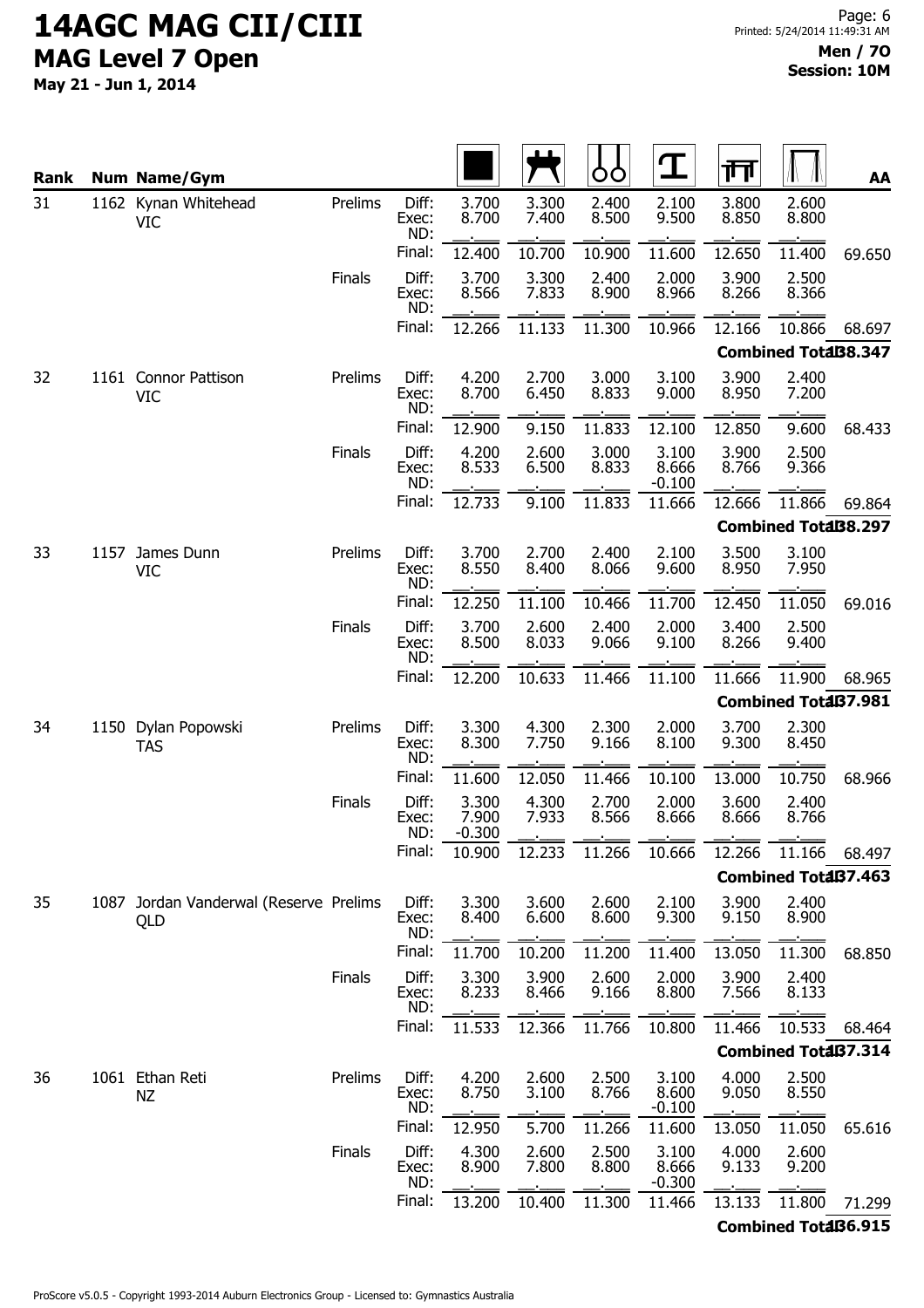| Rank |      | <b>Num Name/Gym</b>                        |               |                       |                |                | Ò              | $\mathbf T$                | गि             |                            | AA     |
|------|------|--------------------------------------------|---------------|-----------------------|----------------|----------------|----------------|----------------------------|----------------|----------------------------|--------|
| 37   |      | 1209 Joshua Fisher<br><b>WA</b>            | Prelims       | Diff:<br>Exec:<br>ND: | 4.500<br>8.100 | 2.800<br>7.450 | 2.600<br>8.100 | 3.100<br>8.900             | 4.200<br>8.200 | 2.400<br>7.850             |        |
|      |      |                                            |               | Final:                | 12.600         | 10.250         | 10.700         | 12.000                     | 12.400         | 10.250                     | 68.200 |
|      |      |                                            | Finals        | Diff:<br>Exec:<br>ND: | 4.100<br>8.333 | 2.800<br>7.566 | 2.600<br>8.600 | 2.000<br>8.833             | 4.100<br>6.733 | 2.300<br>7.100             |        |
|      |      |                                            |               | Final:                | 12.433         | 10.366         | 11.200         | 10.833                     | 10.833         | 9.400                      | 65.065 |
|      |      |                                            |               |                       |                |                |                |                            |                | <b>Combined TotaB3.265</b> |        |
| 38   |      | 1001 Alexander Barras<br><b>ACT</b>        | Prelims       | Diff:<br>Exec:<br>ND: | 3.800<br>8.450 | 3.100<br>4.500 | 3.100<br>7.900 | 3.100<br>8.750             | 4.100<br>7.650 | 2.500<br>8.350             |        |
|      |      |                                            |               | Final:                | 12.250         | 7.600          | 11.000         | 11.850                     | 11.750         | 10.850                     | 65.300 |
|      |      |                                            | Finals        | Diff:<br>Exec:<br>ND: | 3.700<br>7.433 | 2.400<br>6.200 | 3.100<br>8.533 | 3.100<br>9.233             | 3.900<br>8.300 | 2.500<br>8.666             |        |
|      |      |                                            |               | Final:                | 11.133         | 8.600          | 11.633         | 12.333                     | 12.200         | 11.166                     | 67.065 |
|      |      |                                            |               |                       |                |                |                |                            |                | <b>Combined TotaB2.365</b> |        |
| 39   |      | 1031 Nathan Drabbe (Reserve)<br><b>NSW</b> | Prelims       | Diff:<br>Exec:<br>ND: | 3.600<br>8.250 | 2.000<br>7.300 | 2.300<br>8.833 | 2.800<br>7.300             | 3.400<br>8.000 | 2.400<br>8.700             |        |
|      |      |                                            |               | Final:                | 11.850         | 9.300          | 11.133         | 10.100                     | 11.400         | 11.100                     | 64.883 |
|      |      |                                            | Finals        | Diff:<br>Exec:<br>ND: | 3.700<br>8.533 | 2.100<br>7.466 | 2.300<br>9.233 | 3.100<br>7.533             | 3.200<br>8.533 | 2.500<br>8.900             |        |
|      |      |                                            |               | Final:                | 12.233         | 9.566          | 11.533         | 10.633                     | 11.733         | 11.400                     | 67.098 |
|      |      |                                            |               |                       |                |                |                |                            |                | <b>Combined TotaB1.981</b> |        |
| 40   | 1213 | Kade Pound<br>WA                           | Prelims       | Diff:<br>Exec:<br>ND: | 3.700<br>8.650 | 2.700<br>6.900 | 2.600<br>8.666 | 2.000<br>9.150             | 3.300<br>8.050 | 2.300<br>8.400             |        |
|      |      |                                            |               | Final:                | 12.350         | 9.600          | 11.266         | 11.150                     | 11.350         | 10.700                     | 66.416 |
|      |      |                                            | <b>Finals</b> | Diff:<br>Exec:<br>ND: | 3.800<br>6.933 | 2.800<br>7.000 | 2.600<br>8.266 | 2.000<br>9.066<br>$-0.100$ | 3.300<br>8.966 | 2.400<br>8.400             |        |
|      |      |                                            |               | Final:                | 10.733         | 9.800          | 10.866         | 10.966                     | 12.266         | 10.800                     | 65.431 |
|      |      |                                            |               |                       |                |                |                |                            |                | <b>Combined TotaB1.847</b> |        |
| 41   |      | 1207 Max Chapman<br><b>WA</b>              | Prelims       | Diff:<br>Exec:<br>ND: | 3.700<br>8.900 | 3.300<br>5.600 | 2.600<br>8.966 | 2.800<br>7.550             | 4.000<br>8.400 | 2.400<br>8.500             |        |
|      |      |                                            |               | Final:                | 12.600         | 8.900          | 11.566         | 10.350                     | 12.400         | 10.900                     | 66.716 |
|      |      |                                            | Finals        | Diff:<br>Exec:<br>ND: | 3.400<br>7.933 | 3.100<br>6.333 | 3.000<br>7.733 | 3.100<br>7.500             | 3.500<br>8.200 | 2.400<br>8.733             |        |
|      |      |                                            |               | Final:                | 11.333         | 9.433          | 10.733         | 10.600                     | 11.700         | 11.133                     | 64.932 |
|      |      |                                            |               |                       |                |                |                |                            |                | <b>Combined TotaB1.648</b> |        |
| 42   |      | 1211 Thomas Miloro<br><b>WA</b>            | Prelims       | Diff:<br>Exec:<br>ND: | 3.000<br>8.650 | 2.600<br>7.900 | 2.200<br>9.266 | 2.000<br>8.400             | 4.000<br>8.700 | 2.400<br>8.050             |        |
|      |      |                                            |               | Final:                | 11.650         | 10.500         | 11.466         | 10.400                     | 12.700         | 10.450                     | 67.166 |
|      |      |                                            | <b>Finals</b> | Diff:<br>Exec:<br>ND: | 3.300<br>9.033 | 2.800<br>6.466 | 2.500<br>7.933 | 2.000<br>8.366<br>$-0.100$ | 4.000<br>7.966 | 2.300<br>7.633             |        |
|      |      |                                            |               | Final:                | 12.333         | 9.266          | 10.433         | 10.266                     | 11.966         | 9.933                      | 64.197 |
|      |      |                                            |               |                       |                |                |                |                            |                | <b>Combined TotaB1.363</b> |        |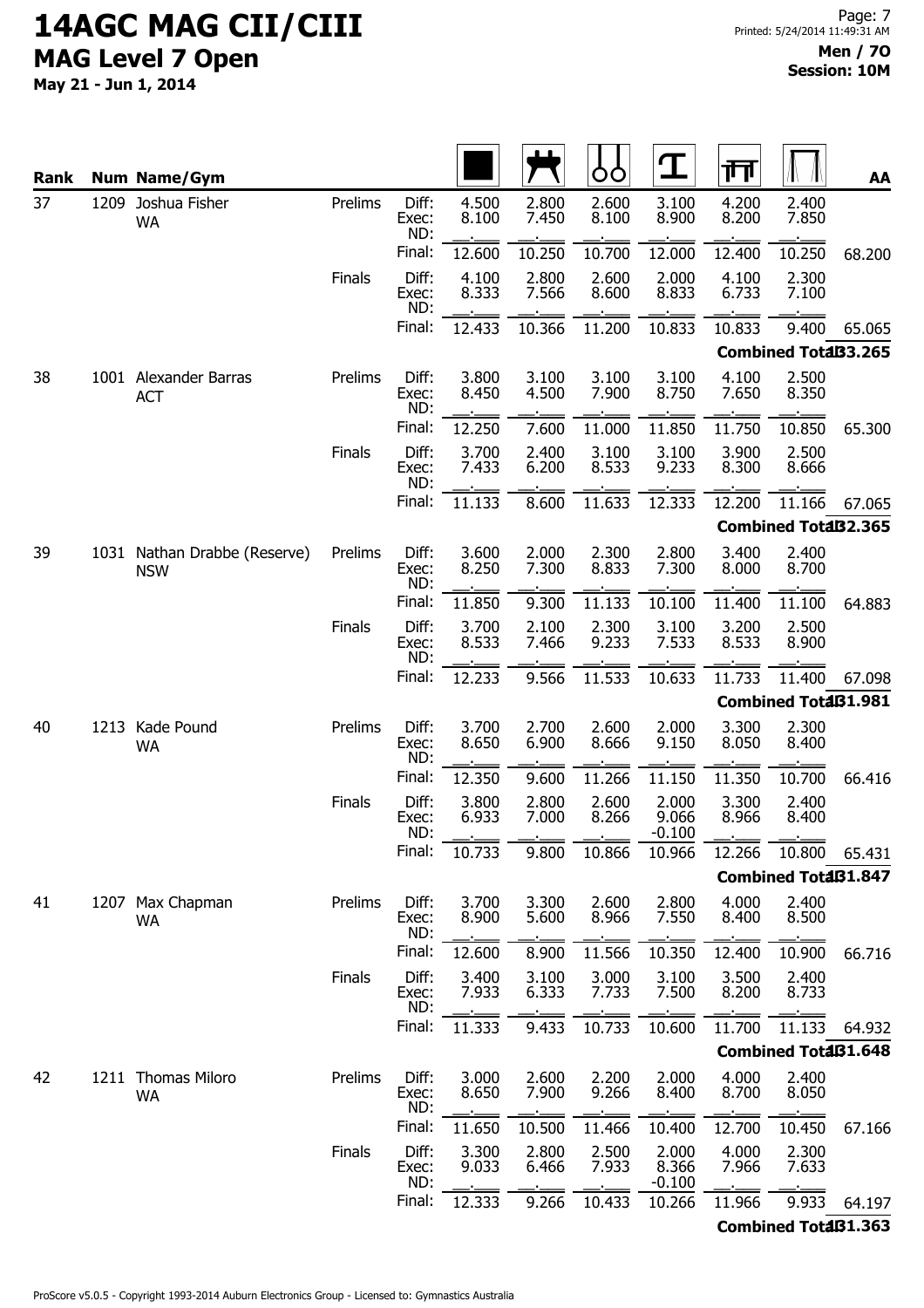| Rank |      | <b>Num Name/Gym</b>                |         |                       |                            |                | OO                         | $\mathbf T$                | 帀                                                         |                             | AA     |
|------|------|------------------------------------|---------|-----------------------|----------------------------|----------------|----------------------------|----------------------------|-----------------------------------------------------------|-----------------------------|--------|
| 43   |      | 1006 Joshua Reis<br><b>ACT</b>     | Prelims | Diff:<br>Exec:<br>ND: | 3.600<br>7.700             | 2.500<br>5.150 | 3.000<br>8.600             | 3.900<br>7.750<br>$-0.100$ | 3.600<br>6.150                                            | 3.100<br>7.550              |        |
|      |      |                                    |         | Final:                | 11.300                     | 7.650          | 11.600                     | 11.550                     | 9.750                                                     | 10.650                      | 62.500 |
|      |      |                                    | Finals  | Diff:<br>Exec:<br>ND: | 4.100<br>7.666<br>$-0.300$ | 3.300<br>6.366 | 3.000<br>8.733             | 3.900<br>8.733             | 4.100<br>8.033                                            | 3.000<br>7.600              |        |
|      |      |                                    |         | Final:                | 11.466                     | 9.666          | 11.733                     | 12.633                     | 12.133                                                    | 10.600                      | 68.231 |
|      |      |                                    |         |                       |                            |                |                            |                            |                                                           | <b>Combined TotaB0.731</b>  |        |
| 44   | 1149 | Simon O'Malley<br><b>TAS</b>       | Prelims | Diff:<br>Exec:<br>ND: | 2.600<br>8.700<br>$-1.500$ | 3.800<br>4.450 | 2.200<br>8.700             | 3.100<br>9.250             | 3.700<br>9.450                                            | 2.500<br>7.850              |        |
|      |      |                                    |         | Final:                | 9.800                      | 8.250          | 10.900                     | 12.350                     | 13.150                                                    | 10.350                      | 64.800 |
|      |      |                                    | Finals  | Diff:<br>Exec:<br>ND: | 2.800<br>8.566             | 2.900<br>5.566 | 2.000<br>9.033<br>$-1.500$ | 3.100<br>9.233             | 3.600<br>8.866                                            | 2.500<br>9.166              |        |
|      |      |                                    |         | Final:                | 11.366                     | 8.466          | 9.533                      | 12.333                     | 12.466                                                    | 11.666                      | 65.830 |
|      |      |                                    |         |                       |                            |                |                            |                            |                                                           | <b>Combined TotaB0.630</b>  |        |
| 45   |      | 1208 Gabriel De Gand<br><b>WA</b>  | Prelims | Diff:<br>Exec:<br>ND: | 3.700<br>8.650             | 2.600<br>7.150 | 2.100<br>8.666             | 2.000<br>9.100             | 3.400<br>8.050                                            | 2.500<br>6.900              |        |
|      |      |                                    |         | Final:                | 12.350                     | 9.750          | 10.766                     | 11.100                     | 11.450                                                    | 9.400                       | 64.816 |
|      |      |                                    | Finals  | Diff:<br>Exec:<br>ND: | 3.900<br>7.833             | 2.700<br>6.533 | 2.200<br>8.233             | 2.000<br>9.000             | 3.900<br>6.866<br>10.766<br>Combined Total29.114<br>3.500 | 3.000<br>8.133              |        |
|      |      |                                    |         | Final:                | 11.733                     | 9.233          | 10.433                     | 11.000                     |                                                           | 11.133                      | 64.298 |
|      |      |                                    |         |                       |                            |                |                            |                            |                                                           |                             |        |
| 46   | 1003 | Jayden Marquardt<br><b>ACT</b>     | Prelims | Diff:<br>Exec:<br>ND: | 3.400<br>9.200             | 3.200<br>4.850 | 2.100<br>8.433             | 2.000<br>8.850             | 7.950                                                     | 2.600<br>6.650              |        |
|      |      |                                    |         | Final:                | 12.600                     | 8.050          | 10.533                     | 10.850                     | 11.450                                                    | 9.250                       | 62.733 |
|      |      |                                    | Finals  | Diff:<br>Exec:<br>ND: | 3.300<br>8.266             | 3.300<br>6.000 | 2.100<br>8.733             | 2.000<br>9.133             | 3.300<br>7.933                                            | 2.600<br>7.700              |        |
|      |      |                                    |         | Final:                | 11.566                     | 9.300          | 10.833                     | 11.133                     | 11.233                                                    | 10.300                      | 64.365 |
|      |      |                                    |         |                       |                            |                |                            |                            |                                                           | <b>Combined Total27.098</b> |        |
| 47   |      | 1005 James Rainey<br><b>ACT</b>    | Prelims | Diff:<br>Exec:<br>ND: | 4.400<br>7.650             | 1.600<br>6.750 | 2.100<br>8.133             | 2.000<br>9.300             | 3.500<br>8.250                                            | 2.400<br>6.850              |        |
|      |      |                                    |         | Final:                | 12.050                     | 8.350          | 10.233                     | 11.300                     | 11.750                                                    | 9.250                       | 62.933 |
|      |      |                                    | Finals  | Diff:<br>Exec:<br>ND: | 4.400<br>8.466             | 1.600<br>5.166 | 2.100<br>8.266             | 2.000<br>9.166             | 3.400<br>8.033                                            | 2.400<br>8.166              |        |
|      |      |                                    |         | Final:                | 12.866                     | 6.766          | 10.366                     | 11.166                     | 11.433                                                    | 10.566                      | 63.163 |
|      |      |                                    |         |                       |                            |                |                            |                            |                                                           | Combined Total26.096        |        |
| 48   |      | 1136 Bailey Corbin (Reserve)<br>SA | Prelims | Diff:<br>Exec:<br>ND: | 3.200<br>8.600             | 3.200<br>3.800 | 3.000<br>7.266             | 2.100<br>8.850             | 3.900<br>7.650                                            | 2.500<br>8.350              |        |
|      |      |                                    |         | Final:                | 11.800                     | 7.000          | 10.266                     | 10.950                     | 11.550                                                    | 10.850                      | 62.416 |
|      |      |                                    | Finals  | Diff:<br>Exec:<br>ND: | 4.300<br>8.133             | 3.300<br>4.100 | 3.000<br>7.200             | 2.100<br>8.733             | 3.900<br>7.933                                            | 2.400<br>8.533              |        |
|      |      |                                    |         | Final:                | 12.433                     | 7.400          | 10.200                     | 10.833                     | 11.833                                                    | 10.933                      | 63.632 |
|      |      |                                    |         |                       |                            |                |                            |                            |                                                           | <b>Combined Total26.048</b> |        |